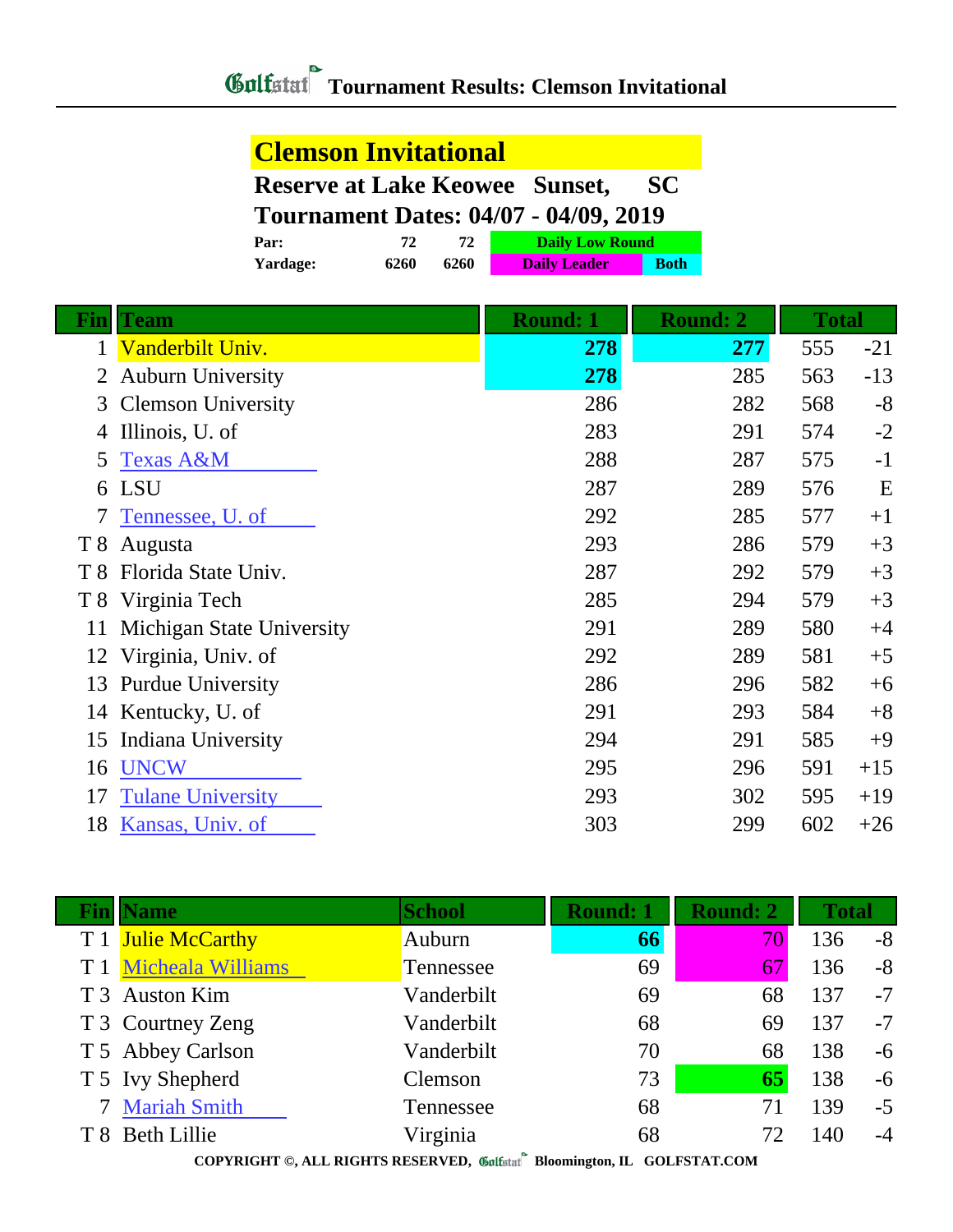## **Gulfatat** Tournament Results: Clemson Invitational

| Fin            | <b>Name</b>              | <b>School</b> | <b>Round: 1</b> | <b>Round: 2</b> | <b>Total</b> |      |
|----------------|--------------------------|---------------|-----------------|-----------------|--------------|------|
|                | T 8 Courtney Dow         | Texas A&M     | 71              | 69              | 140          | $-4$ |
| T 8            | Kathleen Gallagher       | <b>LSU</b>    | 70              | 70              | 140          | $-4$ |
| T <sup>8</sup> | <b>Kornkamol Sukaree</b> | Illinois      | 69              | 71              | 140          | $-4$ |
| T <sub>8</sub> | <b>Phu Khine</b>         | <b>UNCW</b>   | 70              | 70              | 140          | $-4$ |
| T 13           | Amanda Hollandsworth     | VA Tech       | 69              | 72              | 141          | $-3$ |
| T 13           | <b>Beatrice Wallin</b>   | Florida St    | 68              | 73              | 141          | $-3$ |
|                | T 15 Brooke Sansom       | Auburn        | 72              | 70              | 142          | $-2$ |
|                | T 15 Leonie Bettel       | Kentucky      | 73              | 69              | 142          | $-2$ |
|                | T 15 Mychael O'Berry     | Auburn        | 70              | 72              | 142          | $-2$ |
| T 18           | Alice Hewson             | Clemson       | 72              | 71              | 143          | $-1$ |
|                | T 18 Danielle DuToit     | Purdue        | 68              | 75              | 143          | $-1$ |
|                | T 18 Elena Hualde        | Auburn        | 70              | 73              | 143          | $-1$ |
|                | T 18 Linda Lundqvist     | Augusta       | 74              | 69              | 143          | $-1$ |
|                | T 18 Louise Yu           | Vanderbilt    | 71              | 72              | 143          | $-1$ |
|                | T 18 Monica Dibildox     | LSU           | 70              | 73              | 143          | $-1$ |
| T 18           | <b>Tristyn Nowlin</b>    | Illinois      | 72              | 71              | 143          | $-1$ |
| T 18           | <b>Waverly Whiston</b>   | Tennessee     | 72              | 71              | 143          | $-1$ |
| T 26           | <b>Amber Park</b>        | Texas A&M     | 70              | 74              | 144          | E    |
|                | T 26 Ana Paula Valdes    | Clemson       | 70              | 74              | 144          | E    |
| T 26           | <b>Ava Schwienteck</b>   | Texas A&M     | 74              | 70              | 144          | E    |
|                | T 26 Gracyn Burgess      | Clemson       | 72              | 72              | 144          | E    |
|                | T 26 Haylin Harris       | Mich. St.     | 74              | 70              | 144          | E    |
|                | T 26 Puk Lyng Thomsen    | Florida St    | 71              | 73              | 144          | E    |
|                | T 26 Riley Smyth         | Virginia      | 72              | 72              | 144          | E    |
|                | T 26 Sarah Shipley       | Kentucky      | 71              | 73              | 144          | E    |
|                | T 26 Teresa Diez-Moliner | Augusta       | 73              | 71              | 144          | E    |
|                | T 35 Bing Singh sumalee  | Illinois      | 73              | 72              | 145          | $+1$ |
|                | T 35 Elizabeth Bose      | VA Tech       | 73              | 72              | 145          | $+1$ |
|                | T 35 Jessica Spicer      | VA Tech       | 70              | 75              | 145          | $+1$ |
|                | T 35 Laura Munoz         | Tulane        | 72              | 73              | 145          | $+1$ |
|                | T 35 Presley Baggett     | <b>LSU</b>    | 73              | 72              | 145          | $+1$ |
|                | T 35 Sydney Naro         | Mich. St.     | 73              | 72              | 145          | $+1$ |
|                | T 41 Alexis Miestowski   | Indiana       | 79              | 67              | 146          | $+2$ |
|                | T 41 Amanda Doherty      | Florida St    | 75              | 71              | 146          | $+2$ |
|                | T 41 Callista Rice       | Clemson       | 74              | 72              | 146          | $+2$ |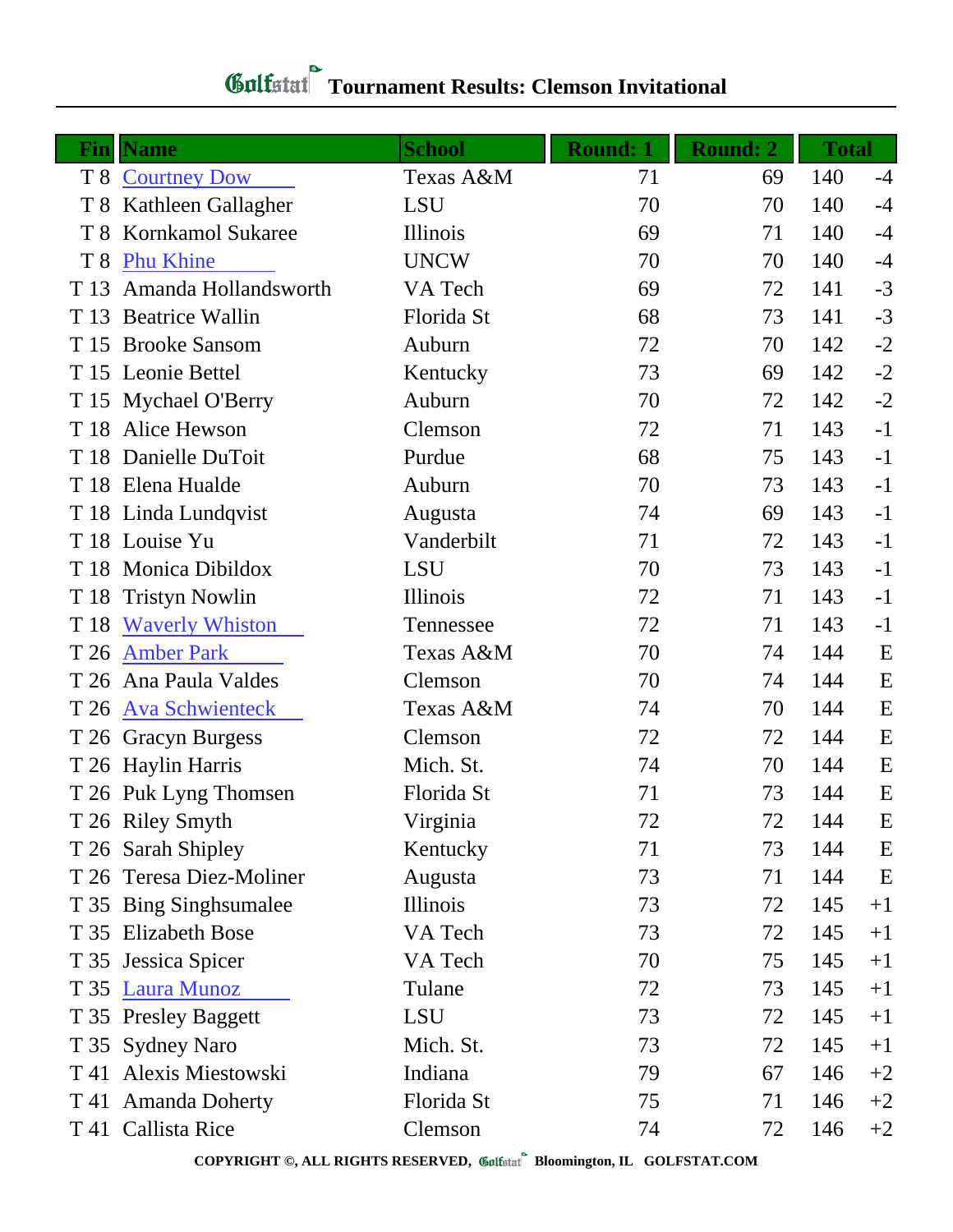## **Gulfatat** Tournament Results: Clemson Invitational

|                 | <b>Fin  Name</b>            | <b>School</b> | <b>Round: 1</b> | <b>Round: 2</b> | <b>Total</b> |      |
|-----------------|-----------------------------|---------------|-----------------|-----------------|--------------|------|
|                 | T 41 Charlotte Alran        | Augusta       | 74              | 72              | 146          | $+2$ |
| T 41            | Crystal Wang                | Illinois      | 69              | 77              | 146          | $+2$ |
| T 41            | Maggie Ashmore              | Augusta       | 72              | 74              | 146          | $+2$ |
| T 41            | Melati Putri                | Purdue        | 72              | 74              | 146          | $+2$ |
| T 41            | Micaela Farah               | Purdue        | 73              | 73              | 146          | $+2$ |
| T 41            | Priscilla Schmid            | Indiana       | 72              | 74              | 146          | $+2$ |
| T 41            | <b>Sera Tadokoro</b>        | Kansas        | 75              | 71              | 146          | $+2$ |
| T 51            | <b>Allyson Geer-Park</b>    | Mich. St.     | 72              | 75              | 147          | $+3$ |
| T 51            | <b>Katharine Patrick</b>    | Virginia      | 75              | 72              | 147          | $+3$ |
| T 51            | <b>Malia Stovall</b>        | Tennessee     | 76              | 71              | 147          | $+3$ |
| T 51            | Paz Marfa                   | Mich. St.     | 72              | 75              | 147          | $+3$ |
| T 51            | <b>RuQing Guan</b>          | Purdue        | 73              | 74              | 147          | $+3$ |
| T 51            | <b>Thao My Nguyen</b>       | <b>UNCW</b>   | 75              | 72              | 147          | $+3$ |
| T 57            | Alden Wallace               | <b>LSU</b>    | 74              | 74              | 148          | $+4$ |
| T 57            | Amelia Williamson           | Florida St    | 73              | 75              | 148          | $+4$ |
| T 57            | <b>Brooke Tyree</b>         | Texas A&M     | 73              | 75              | 148          | $+4$ |
| T 57            | <b>Emily Mahar</b>          | VA Tech       | 73              | 75              | 148          | $+4$ |
| T 57            | Inez Wanamarta              | Purdue        | 73              | 75              | 148          | $+4$ |
|                 | T 57 Keera Foocharoen       | VA Tech       | 73              | 75              | 148          | $+4$ |
| T 57            | Rikke Svejgaard             | Kentucky      | 74              | 74              | 148          | $+4$ |
|                 | T 57 Valery Plata           | Mich. St.     | 75              | 73              | 148          | $+4$ |
| T 65            | Kari Bellville              | Indiana       | 74              | 75              | 149          | $+5$ |
|                 | T 65 Katie Hallinan         | Illinois      | 74              | 75              | 149          | $+5$ |
|                 | T 65 Lindsay May            | Clemson       | 75              | 74              | 149          | $+5$ |
|                 | T 65 Rachael Mast           | <b>UNCW</b>   | 74              | 75              | 149          | $+5$ |
|                 | T 69 Alexandra Swayne       | Clemson       | 72              | 78              | 150          | $+6$ |
|                 | T 69 Erin Harper            | Indiana       | 75              | 75              | 150          | $+6$ |
|                 | T 69 Gabrielle Correia      | Tulane        | 73              | 77              | 150          | $+6$ |
| T <sub>69</sub> | <b>Jennifer Rosenberg</b>   | Tulane        | 75              | 75              | 150          | $+6$ |
|                 | T 69 Morgan Gonzales        | Virginia      | 77              | 73              | 150          | $+6$ |
| T <sub>69</sub> | <b>Phisitk Pooratanaopa</b> | Kansas        | 75              | 75              | 150          | $+6$ |
| T 75            | Claire Carlin               | Kentucky      | 73              | 78              | 151          | $+7$ |
| T 75            | <b>Katie Finley</b>         | Texas A&M     | 77              | 74              | 151          | $+7$ |
| T 75            | <b>Mikayla Bardwell</b>     | Tennessee     | 75              | 76              | 151          | $+7$ |
|                 | T 75 Sandra Salonen         | Florida St    | 75              | 76              | 151          | $+7$ |

**COPYRIGHT ©, ALL RIGHTS RESERVED, Bloomington, IL GOLFSTAT.COM**